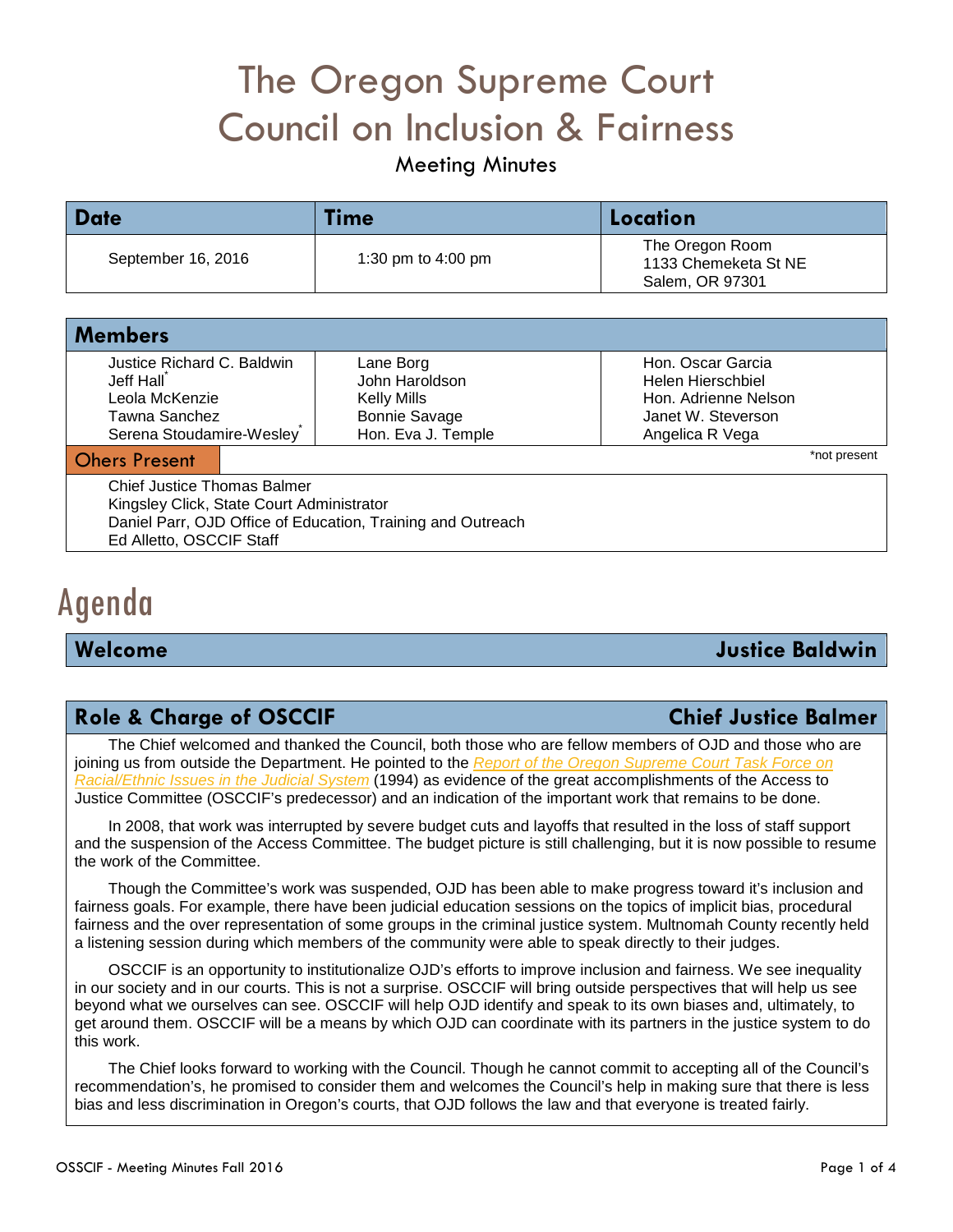# **Introductions Leola**

Using a penny as a prompt, each person briefly described:

- Their current job
- Their background, and
- Something about what was going on in his or her life during the year their penny was minted

# **Inclusion & Fairness: Why is this work important to you? Leola**

This part of the meeting was an individual and small group exercise designed to help those present explain to each other why inclusion and fairness work is important to them.

- 1. Each person took about 2 minutes to think about the question.
- 2. The group broke into pairs and each person explained their response to their partner.
- 3. Each pair joined with another pair and each quartet continued the discussion.
- 4. A member of each quartet described their discussion to the larger group.

# **OJD Access to Justice History Kelly**

The attached slides were posted on the wall of the meeting room in chronological order. Kelly briefly reviewed them and participants were invited to browse them before, during and after the meeting.



OJD Access to Justice Timeline 9.201

# **OSCCIF Proposal & Structure** *Justice Baldwin*

• Structure

- o OSCCIF is a permanent council
- o Member terms are 3 years and are staggered to maintain continuity
- o The Council steering committee (for the near term):
	- Plans and coordinates meetings
	- Members: Justice Baldwin, Leola McKenzie and Kelly Mills
- o Council subcommittees
	- Meet between Council meetings
	- **Focus on specific issues and work**
	- Participation is open to non-Council members
	- Will make periodic reports to the full Council
- Council meetings
	- o At some point they will be open to the public
	- o It is anticipated that the Council will hold meetings around the state

• Ed Alletto provides staff support to the council (as outlined on page 11 of the Proposal to Establish OSCCIF)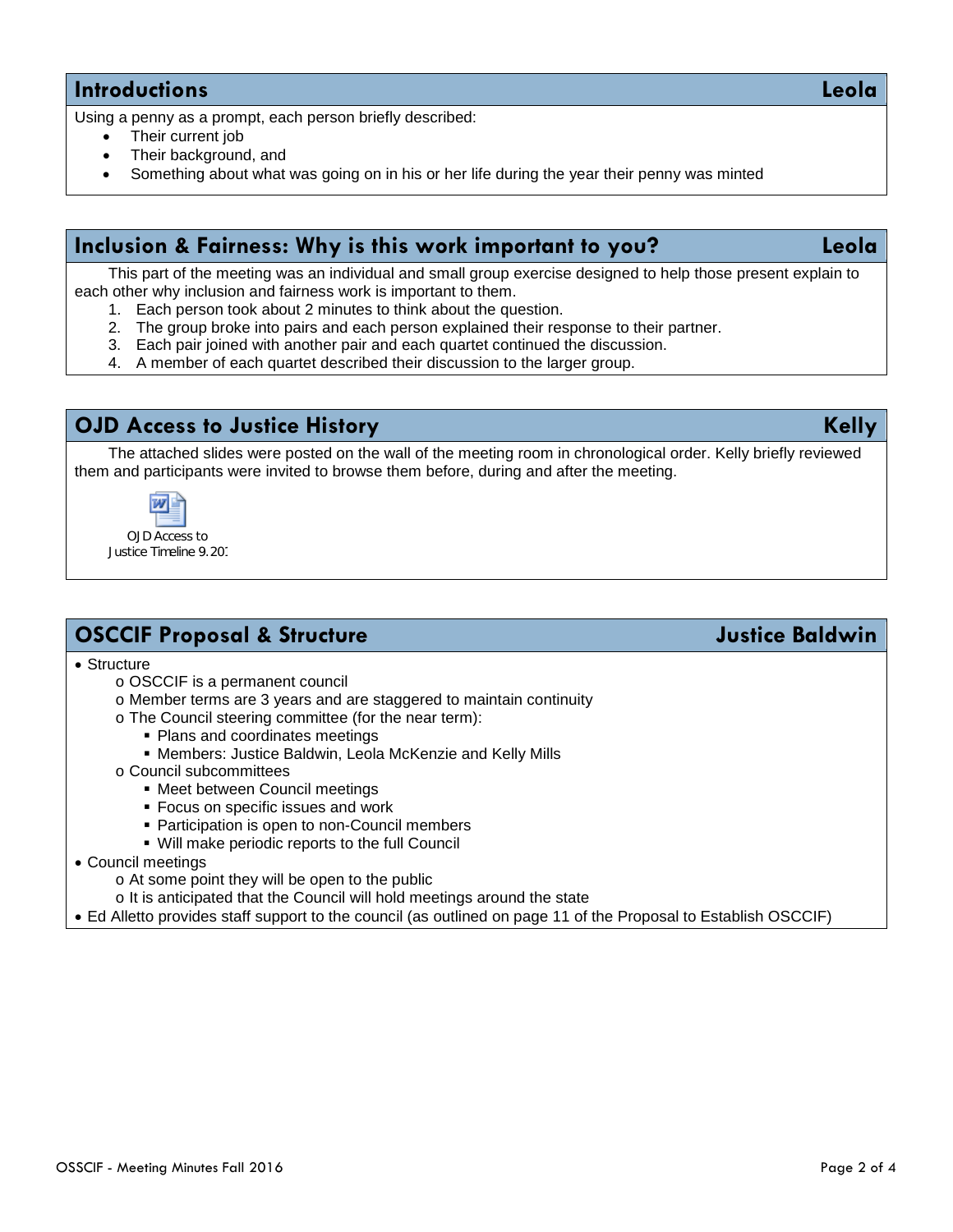# **OSCCIF Subcommittees Leola McKenzie**

### **Discussion**

### *Goal ─ Select 2 to 3 subcommittees and appoint members*

This discussion followed the 1-2-4-All process:

- 1. Each person took 2 minutes to answer the question *"If we had 2 subcommittees what would they be?"* and wrote their 2 subcommittee ideas on a 3x5 card.
- 2. Members broke into pairs and selected 2 subcommittee ideas to pass on to the next step.
- 3. Each pair joined with another pair and, by consensus, each quartet selected 2 subcommittee ideas.
- 4. The whole council reconvened and heard reports from each quartet.
- 5. Ideas were combined or clarified and the list was narrowed to 3 subcommittees
- 6. Each council member was asked to volunteer for at least one subcommittee

### **Conclusions**

### *The Council will consider the following potential subcommittees:*

### **Data Analysis**

- Develop the means to use data to accurately measure the impact of the court system on traditionally under represented communities
- Evaluate available data for accuracy
	- Examples:
	- o Disproportionality in sentencing
		- Hispanic people can be listed as white, Hispanic or indigenous therefore they are likely underrepresented in reported data.
	- o One person's ethnicity changes in different systems
		- An officer can determine a person's ethnicity by guessing, asking the person or consulting other sources
	- o OJD eCourt ethnicity fields are often blank
	- Identify future data needs

### Examples:

- o Do jury pools over/under represent certain groups?
- Look at the collateral consequences of:
	- Incarceration
	- **Fines**
	- **Sentencing**
- o Are there sentencing disparities by:
	- Race/ethnicity
	- **Location**
	- Judge
	- Others?
- o Are outcomes disparate?
- **Members** 
	- o Lane Borg
	- o John Haroldson
	- o Leola McKenzie
	- o Tawna Sanchez
	- o Janet Steverson
	- o Judge Eva Temple

### **Community Engagement**

- Collect community feedback, perceptions and suggestions
	- o Involve stakeholders on subcommittees
	- o Hold Council meetings around the state
	- Invite community members to attend Council meetings<br>○ Invite community members into courthouses
	- Invite community members into courthouses
- Use community feedback to:
	- o Develop judge & staff training
		- Include pipeline programs (ex. law schools)
	- o Address procedural fairness
		- Example: After leaving the courthouse, do court users:
			- Understand what happened and what it means for them